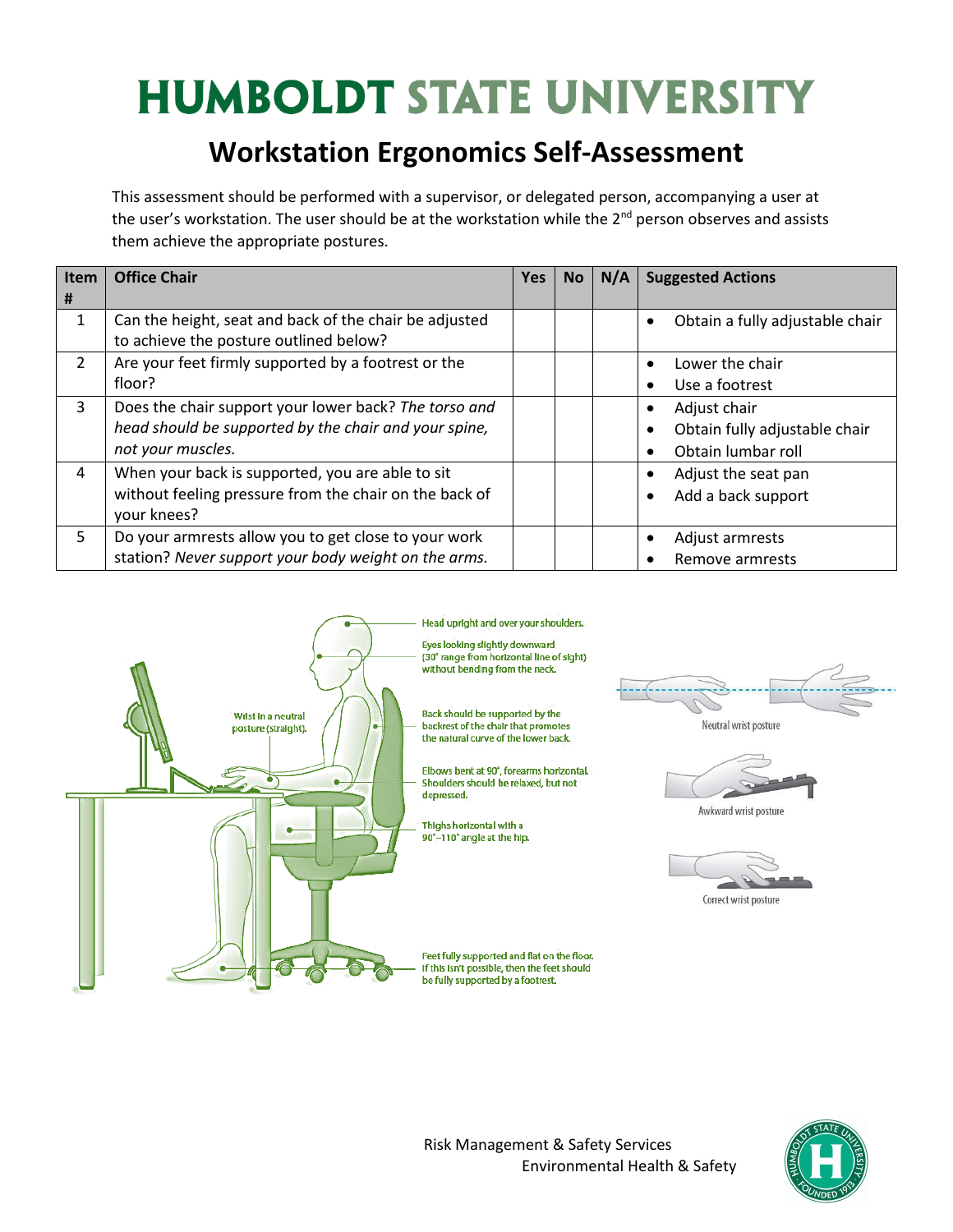| <b>Item</b><br>$\pmb{\sharp}$ | <b>Keyboard &amp; Mouse</b>                                                                                                                                                    | <b>Yes</b> | <b>No</b> | N/A | <b>Suggested Actions</b>                                                                                                   |
|-------------------------------|--------------------------------------------------------------------------------------------------------------------------------------------------------------------------------|------------|-----------|-----|----------------------------------------------------------------------------------------------------------------------------|
| 6                             | Are your keyboard and mouse at your elbow height?                                                                                                                              |            |           |     | Raise/lower workstation<br>$\bullet$<br>Raise/lower keyboard<br>Raise/lower chair                                          |
| 7                             | Are frequently used items within reach?                                                                                                                                        |            |           |     | Rearrange workstation<br>$\bullet$<br>Prioritize your tasks                                                                |
| 8                             | Is the keyboard close to the front edge of the desk<br>allowing space for the wrist to rest on the desk<br>surface?                                                            |            |           |     | Move keyboard to correct<br>$\bullet$<br>placement                                                                         |
| 9                             | When typing, are your wrists straight and your upper<br>arms relaxed? Keyboard should be flat, keyboard legs<br>being propped up may lead to wrists in an awkward<br>position. |            |           |     | Evaluate chair<br>Check posture<br>Adjust keyboard/mouse height                                                            |
| 10                            | Is your mouse and keyboard at the same height and<br>close to each other as possible?                                                                                          |            |           |     | Reposition keyboard/mouse<br>$\bullet$<br>Obtain larger keyboard tray if<br>$\bullet$<br>necessary                         |
| 11                            | Is the mouse comfortable to use?                                                                                                                                               |            |           |     | Rest your dominant mouse<br>$\bullet$<br>hand when practical. You may<br>even use your non-dominant<br>hand for mouse use. |

| <b>Item</b><br># | <b>Work Surface</b>                                                                                                                                          | <b>Yes</b> | <b>No</b> | N/A | <b>Suggested Actions</b>                                                                  |
|------------------|--------------------------------------------------------------------------------------------------------------------------------------------------------------|------------|-----------|-----|-------------------------------------------------------------------------------------------|
| 12               | Is your monitor centered in front of you? If you have<br>multiple monitors, it is recommended to center the<br>primary monitor.                              |            |           |     | <b>Reposition monitor</b>                                                                 |
| 13               | Is your monitor positioned at least arm distance away<br>from your body? This may vary depending on user<br>vision, screen size, screen resolution and font. |            |           |     | <b>Reposition monitor</b><br>Seek alternative monitor<br>if<br>needed.                    |
| 14               | Is you monitor slightly below eye level?                                                                                                                     |            |           |     | Adjust monitor height<br>Add or remove monitor stand<br>$\bullet$                         |
| 15               | Is you monitor and work surface free from glare?                                                                                                             |            |           |     | Adjust overhead lighting<br>Cover windows by using blinds<br>Obtain antiglare screen<br>٠ |
| 16               | Do you have appropriate light to read and write on<br>documents?                                                                                             |            |           |     | Obtain desk lamp or lighting<br>٠                                                         |
| 17               | Are frequently used items in the work area within<br>close reach to the user?                                                                                |            |           |     | Rearrange workstation                                                                     |

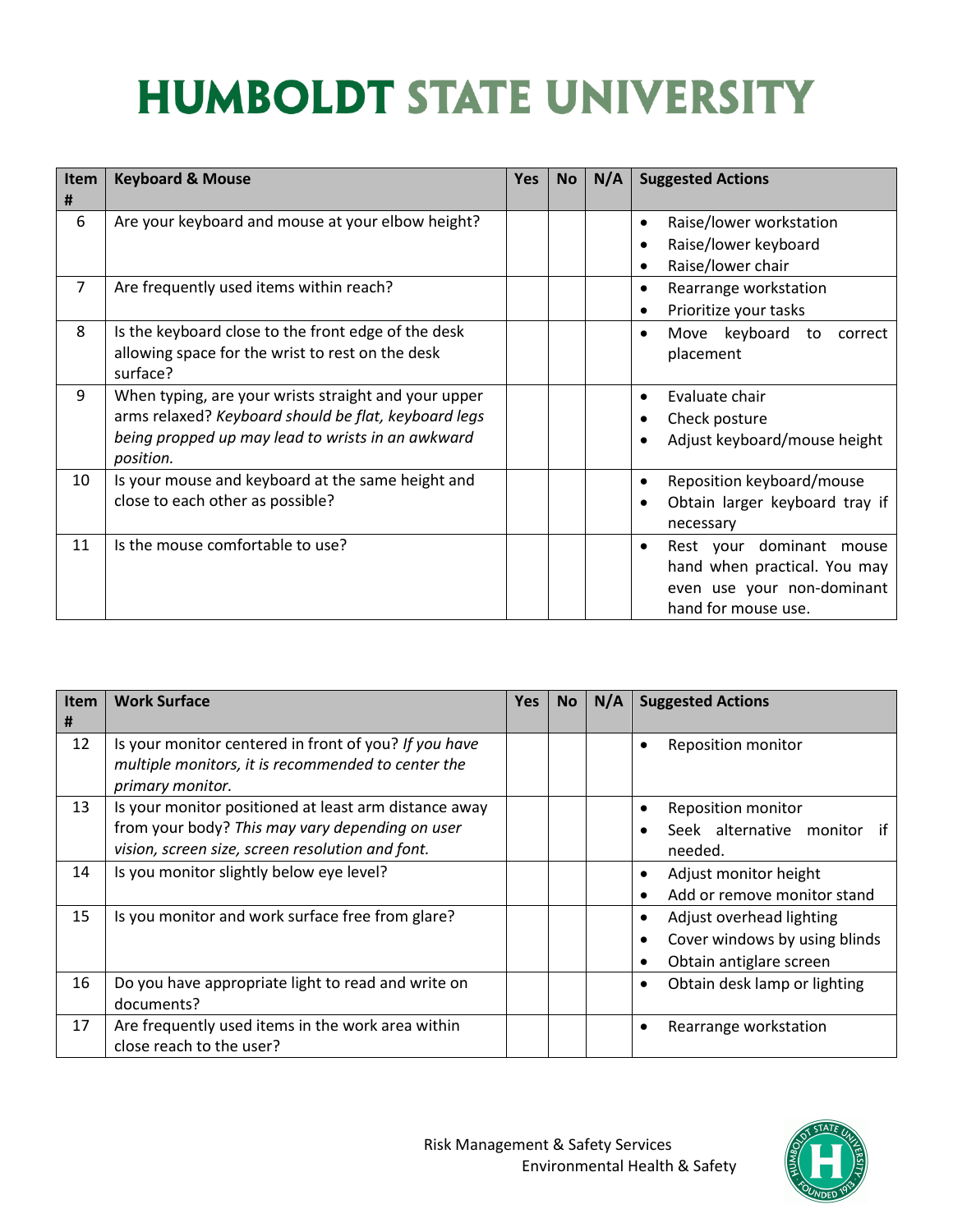| <b>Item</b><br># | <b>Breaks</b>                                                                                                       | Yes | No. | N/A | <b>Suggested Actions</b>                                                                                     |
|------------------|---------------------------------------------------------------------------------------------------------------------|-----|-----|-----|--------------------------------------------------------------------------------------------------------------|
| 18               | Do you take postural breaks every 30 minutes? (i.e.<br>standing, walking to the printer or water fountain,<br>etc.) |     |     |     | Set break reminders                                                                                          |
| 19               | Do you take regular eye breaks from looking at your<br>monitor?                                                     |     |     |     | Refocus every 20-30 minutes by<br>looking at an image on a wall or<br>by closing your eyes for 30<br>seconds |

| <b>Item</b><br># | <b>Accessories</b>                                                                                                                                                                  | Yes | No. | N/A | <b>Suggested Actions</b>                                                      |
|------------------|-------------------------------------------------------------------------------------------------------------------------------------------------------------------------------------|-----|-----|-----|-------------------------------------------------------------------------------|
| 20               | Is there a document hold or sloped surface for reading<br>documents if required? Document holders should be<br>positioned between your keyboard and screen or<br>beside the screen. |     |     |     | Obtain document holder                                                        |
| 21               | Are you using a headset or speakerphone if you are<br>writing or keying while talking on the phone?                                                                                 |     |     |     | Obtain a headset if using both<br>keyboard<br>phone<br>and<br>simultaneously. |

| Item<br>l # | Laptop Use                                                                                                                                | Yes |  | $No \mid N/A \mid$ Suggested Actions           |
|-------------|-------------------------------------------------------------------------------------------------------------------------------------------|-----|--|------------------------------------------------|
| 22          | In the event of using a laptop computer for a<br>prolonged period of time:<br>Docking station<br>A full sized external mouse and keyboard |     |  | Obtain<br>laptop<br>appropriate<br>accessories |

When this checklist form has been completed, discuss any concerns or requirements with your supervisor. All completed assessments should be sent to your supervisor. If there are additional questions, requests, or concerns you can contact Environmental Health and Safety at ehs@humboldt.edu.

#### **Person completing the assessment**

| <b>Name</b> | <b>Position</b> |  |
|-------------|-----------------|--|
|             | Department      |  |
| Signature   | <b>Date</b>     |  |
|             |                 |  |